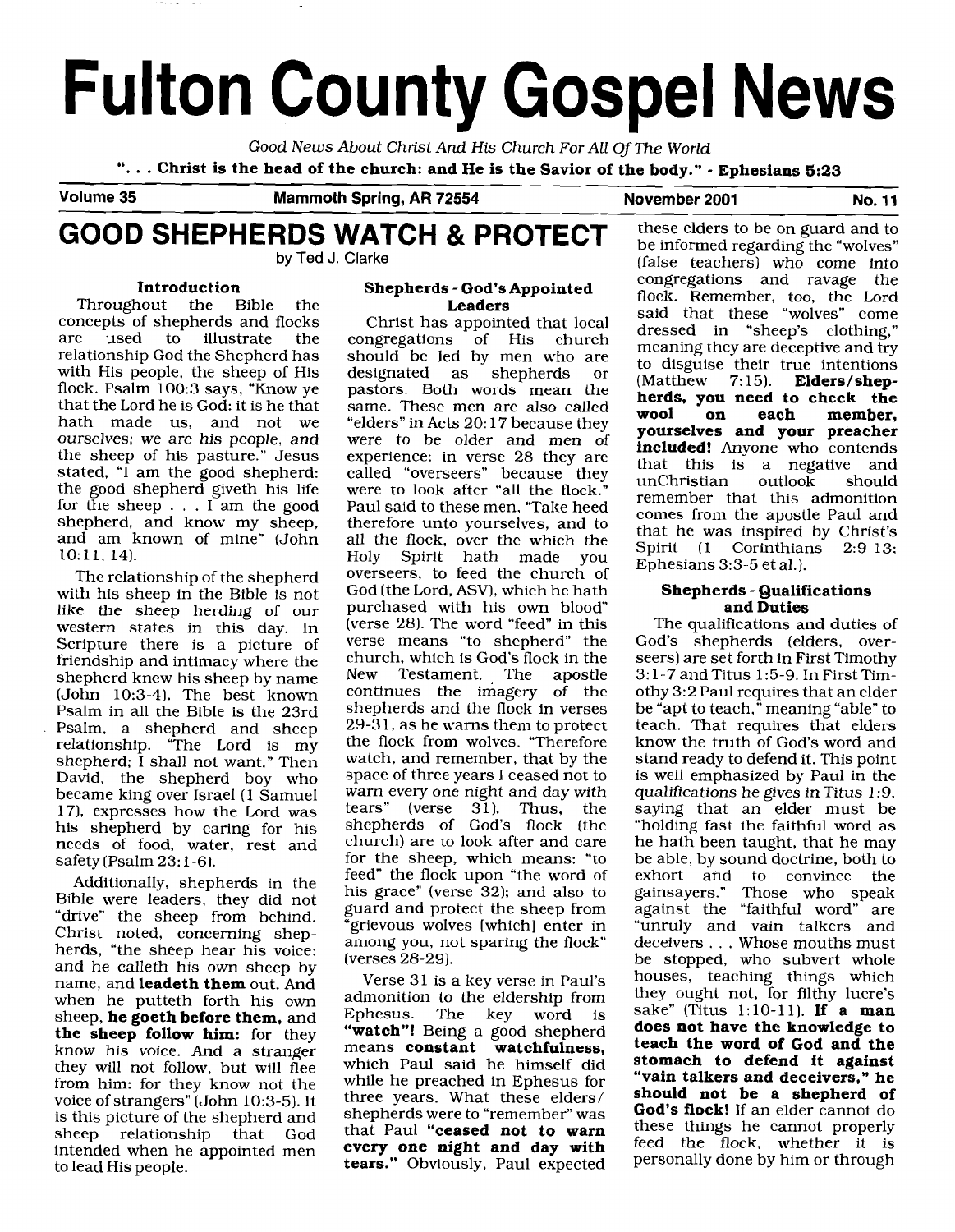#### - - **FULTON COUNTY GOSPEL NEWS**

... is a Periodical publication issued monthly by the Church of Christ at Third and Bethel (P.O. Box **2511,**  Mammoth **Sprtng, AR 72554-025 1. POSTMASTER: Please mail all changes of address to the above address.** 

**USPS Publication #211780** 

**FCGN** is mailed free of charge to any who care to receive it. We **will** be happy to add any names to the regular mailing list. If you send in a name we must have a complete address, including number and street name, or R.R. or HCR number, plus box number, or a P.O. Box number and the **NINE DIGIT ZIP CODE.** This paper is supported by voluntary contributions for which we are grateful. Financial information will be furnished upon request. **Mail all address corrections or manuscripts to:** 

### **FULTON COUNTY GOSPEL NEWS**

**Mammoth Spring, AR 72554** 

| TED J. CLARKE  EDITOR<br>E-Mail  cocfcgn@ozarks.com |  |  |
|-----------------------------------------------------|--|--|
| Website                                             |  |  |
| www.fultoncountygospelnews.org                      |  |  |
| Joseph Chase - Webmaster                            |  |  |
| E-mail: chasejoseph@yahoo.com                       |  |  |

other teachers and preachers whom he is supposed to oversee.

#### **Judgment Against Irresponsible Shepherds**

Where are the responsible shepherds when some preachers are allowed to deny the essential nature of baptism in order to receive forgiveness of one's sins? Where are the true shepherds when men who are wolves in sheep's clothing are allowed to teach that one can become a Christian by merely saying the manmade "sinner's prayer"? Where are those who are supposed to "feed the church of God" with "the word of his grace" when preachers and elders allow adultery to go uncorrected among those unscripturally divorced and remarried? On and on we could go with like examples.

If something is not done soon, on a wide scale, **much** of the Lord's church will soon be nothing more<br>than **another** denomination. denomination. **Preachers must preach all the truth,** "the **whole** counsel of God" (Acts 20:27) and deal with the problems of our day, including the failure of shepherds to be protectors of the flock (Acts 20:17-32).<br>Elders must demand that **Elders must demand that preachers preach all the truth and fire them if they do not, while also disciplining any other false teachers in the congregation!** Informed, caring elders can save a greater portion of the church that now seems headed for apostasy! **Members in local congregations must demand accountability from the preachers and elders to do what God requires of them!** In congregations where there are no elders (shepherds), the leading, knowledgeable men of the church must step forward to see that the mouths of false teachers are stopped.

Ezekiel **34** tells us of the type of judgement God will bring upon derelict elders, who have not fed, led, and protected God's flock. Shepherd elders will be judged by the Chief Shepherd, Jesus Christ. Peter. who was an apostle, was also an elder in the Lord's church. He encouraged his fellow **elders** to "Feed the flock of God which is among you, taking the oversight, not by constraint but willingly" (1 Peter 5: 1-2).

Elders (shepherds), are you feeding, leading, **and** perfecting "God's heritage"? Will you receive the "crown of glory" or the "Woe" of judgment God pronounces against irresponsible shepherds (Jeremiah 23: 1-2; Ezekiel **34:** 1- lo)? As shepherds of God's flock you must stand between the flock and the "wolves in sheep's clothing'' who seek to destroy them through their "vain talk and deceit." Paul said, "[Their] mouths must be stopped," before they overthrow the faith of God's people.

#### **What Can You DO?**

What if you are a member of a congregation where the shepherds (elders) do not lead in God's pathways, nor see that the flock is fed God's Word, nor protect the sheep from the dangers of false teaching and practices? **First,** in Christian love go to your elders and express your concerns. They need to know that you will support them in every way, as long as they are doing what God requires (cf. Titus 1:9-11). **Second,** ask your preacher to speak on the qualifications and responsibilities of local shepherds (1

Timothy **3;** Titus 1). **Third,** pray about these matters that God may grant you the wisdom to proceed according to His will (James 1 **:5-6).** 

Anxiously, we ask, **"Where** are **the shepherds of God's sheep?"**  Hopefully, we will begin to hear each one say, "Here am I," and begin to see each one earnestly and lovingly take seriously his role to feed pure doctrine to the flock, while he protects each sheep in the flock from ravenous wolves who will not spare any. To use a phrase that Paul used, brethren, **"it is high time to awake out of sleep."**  Shepherds of God's flock, wake up! Feed! Lead! Watch! Protect! Your work is difficult, but the reward is a "crown of glory" which never fades  $(1$  Peter 5:4).

I\* edited from a previous article in FCGN. **<sup>I</sup>**

#### ==>>06

#### **Absurd Reactions To Elders' Watchcare**  by Farrell Nicholson

#### **Vigilance** In **Secular Matters**

One could tell of a man, who, after he was given charge of a large sheep farm, was told his duties as to tending the flock. The proprietor told him that he would each day check the sheep (for illness, missing animals, etc.), watch for and defend against predators, and finally, feed the sheep. The man always wanted to do the best job he could in doing anything, and it was no different with his present occupation. He cared about the image he would procure in the mind of his employer as to the charge he was given. There came a man from a nearby town, which had been involved in a bitter feud with the landowner/proprietor. He decided to inflict terrible damages on his enemy by poisoning his sheep. As he was carrying out this malicious deed, the shepherd noticed him. The shepherd asked the perpetrator, "What are you doing?" To which the man answered, "Oh, the rations which you have been feeding these sheep are substandard. Can you not see that the sheep do not like the taste of it? This new feed I have here will rejuvenate your flock." The farmer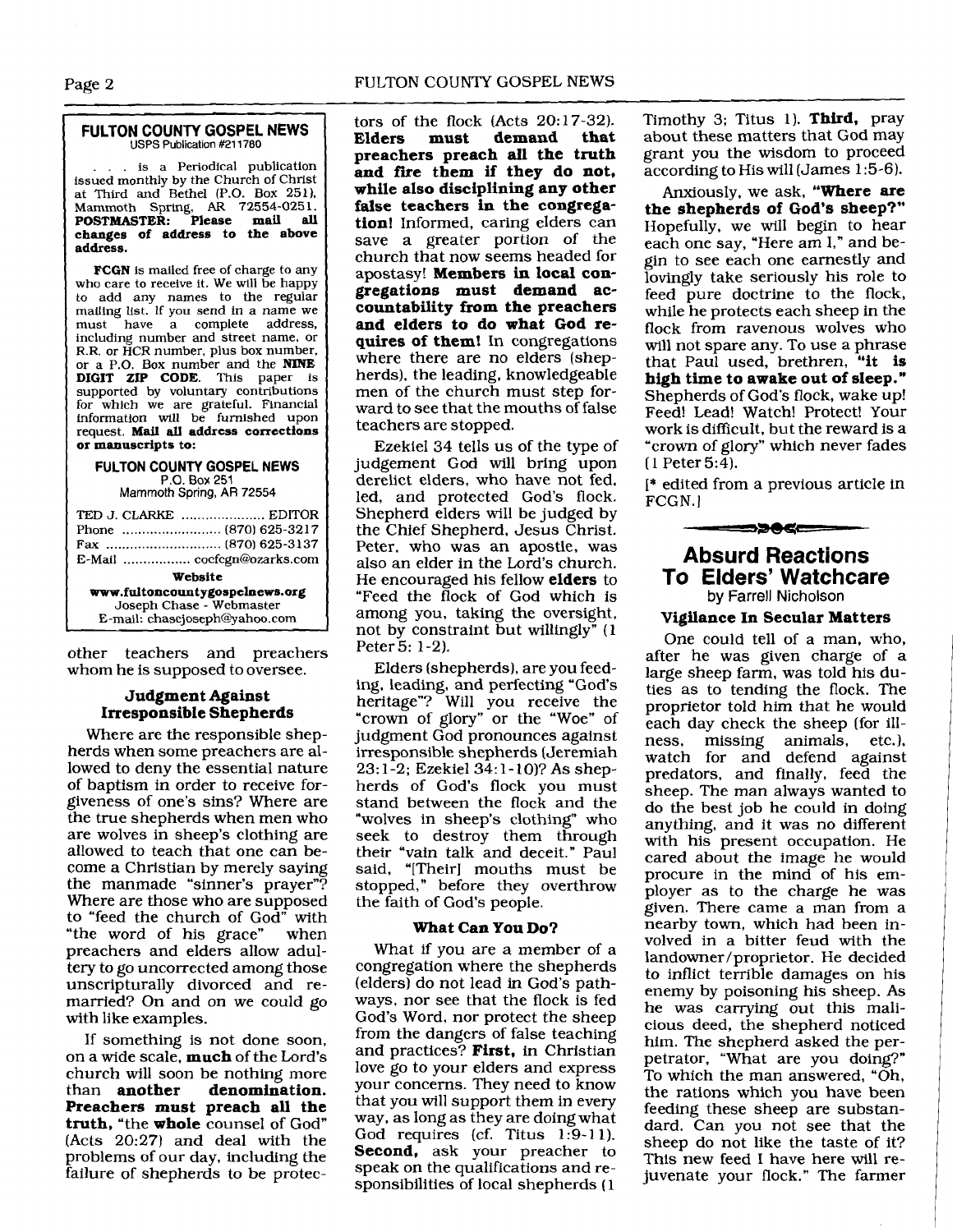inquired if he could analyze the feed. The criminal asked why. The farmer told him, "I have been given charge of the sheep. If anything happens to them, I will have to give answer to my employer. I will have the feed tested before you give it to them." The villain was wroth. He exclaimed, "I have been to the agricultural college, and I know better than you what the sheep want and need!" He continued, "You have no right whatsoever to prevent me from feeding these sheep. You are just set in your ways, and you will only distribute the type of feed YOU want. You are biased and your only desire is to control myself and others!" Absurd? Indeed!

In the shadow of the recent terrorist attacks on the United States, our government has enacted new and improved safeguards; ones that attempt to prevent subsequent attacks. The national borders are being vigilantly guarded. One of the government's duties is to defend and protect its citizens. These measures are an attempt to ensure that very safety. The Attorney General states, "As a nation of immigrants, America welcomes friends from other countries who wish to visit, to study, to work, become a part of our nation. But as September the 11<sup>th</sup> vividly illustrates, aliens also come to our country with the intent to do great evil. Just as we welcome America's friends, we will not allow our welcome to be abused by those who are America's enemies. The Department of Justice will prevent aliens who engage in or support terrorist activity from entering our country. We will detain, prosecute, and deport terrorist aliens who are already inside the nation's borders. America will not allow terrorists to use our hospitality as a weapon against us." (U.S. Department of Justice's web page). What right does the United States government have to keep potentially harmful and deadly individuals from entering and remaining in this country? Enemies of the U.S.A. might say, the government is just trying to impose its judgment upon its citizens and those of the world. The United States is denying these individuals certain rights, albeit they are terrorists.

The terrorists have a right to go wherever they want, and to do whatever they want, in this free society? The government has no right to restrict the terrorists' actions." Absurd? Absolutely!

#### **Vigilance in Spiritual Matters**

Well, there are some in the Lord's precious Body that have become enamored with every new Bible "version" that hits the press. Every new translation, we are told, is an improvement over the reliable Bibles we have studied in the past. These new "Bibles" (I put quotation marks around the words because the translators of many of the new versions have mishandled and changed the words of Holy Writ) teach all types of error, from the pernicious doctrines of faith only, premillennialism, and hereditary total depravity (inherited sin), to name a few. **That's just from the**  *New* **International Version!** See Romans 1:17, Acts 3:21, and Psalm 5 1:5, each from the NIV. Informed and concerned elderships have sometimes made decisions to prohibit the use of several such translations in the worship and classes of the local congregation. Some elderships will ask that preachers and teachers use only reliable, tested, and proven translations of the Scriptures. Do they have this right, or are they overstepping their bounds? Deity has entrusted elders with the care of His flock (Acts 20:28; 1 Peter 5;2). The elders of a local congregation of Christians watch for the souls of the members and they shall give account in the Judgment of how they fulfilled (or failed to fulfill] this task (Hebrews 13:17). Some have vehemently questioned the authority of elders who ask men to use only reliable versions and have used vituperative language, charging that such to the elderships "desire to control others," etc.

Well, what is it then? In our examples in previous paragraphs, was the concerned shepherd only thinking of himself, jealous of the criminal, who would poison and destroy his employer's flock? Is our nation's government depriving terrorists their unalienable right to life, liberty, and the pursuit of happiness, by preventing them from entering our borders and causing

the death of its citizens? To answer in the affirmative is ridiculous. Then, to say that elders of a local congregation who attempt to prevent sheep of the Lord's fold from being led astray by the false doctrines presented by the "new Bibles" are egotistical, selfish, and<br>overstepping their prescribed  $overstepping$ boundaries, is equally bizarre.

Do elders have the duty to prevent the members whom they are shepherding from being poisoned with false teaching? YES! Are the elders who decide to do this obsessed with control of the brotherhood, and biased in their fellowship? NO! In assuring that sound, pure New Testament teaching is propagated, they are not trying to "lord it over" the brethren, but rather proving their love for both God and their precious brethren in Christ.

> HC 63 Box 181 Mammoth Spring, AR 72554 e-mail: farrell~n@hotmail.com

#### **Simple Words at the Death of a Great Man**  by Eddy Gilpin

⇒∍●<≔

Numerous are the good men and women to be found within the pages of inspiration. Many good things are said about these faithful followers of the Lord. One such individual is Joshua, the great leader of the Israelites following the death of Moses. The words spoken of him at his death are simple words, yet words of tremendous significance. Examine them and learn from this great man of God.

In Joshua 24:29 the Bible states, "And it came to pass after these things, that Joshua the son of Nun, the servant of the Lord, died, being an hundred and ten years old"  $\overline{c}$  (cf. Judges 2:8). It is interesting that much could have been said about Joshua in this text but was not. It could have said "Joshua, the great statesman of Israel, died." It could have said, "Joshua, the leader of the people of Israel into Canaan, died." It could have said, "Joshua, the conqueror of the enemies of God, died." It could have truthfully said all of these. However, what it does say encompasses them all. Joshua was truly a "servant of the Lbrd."